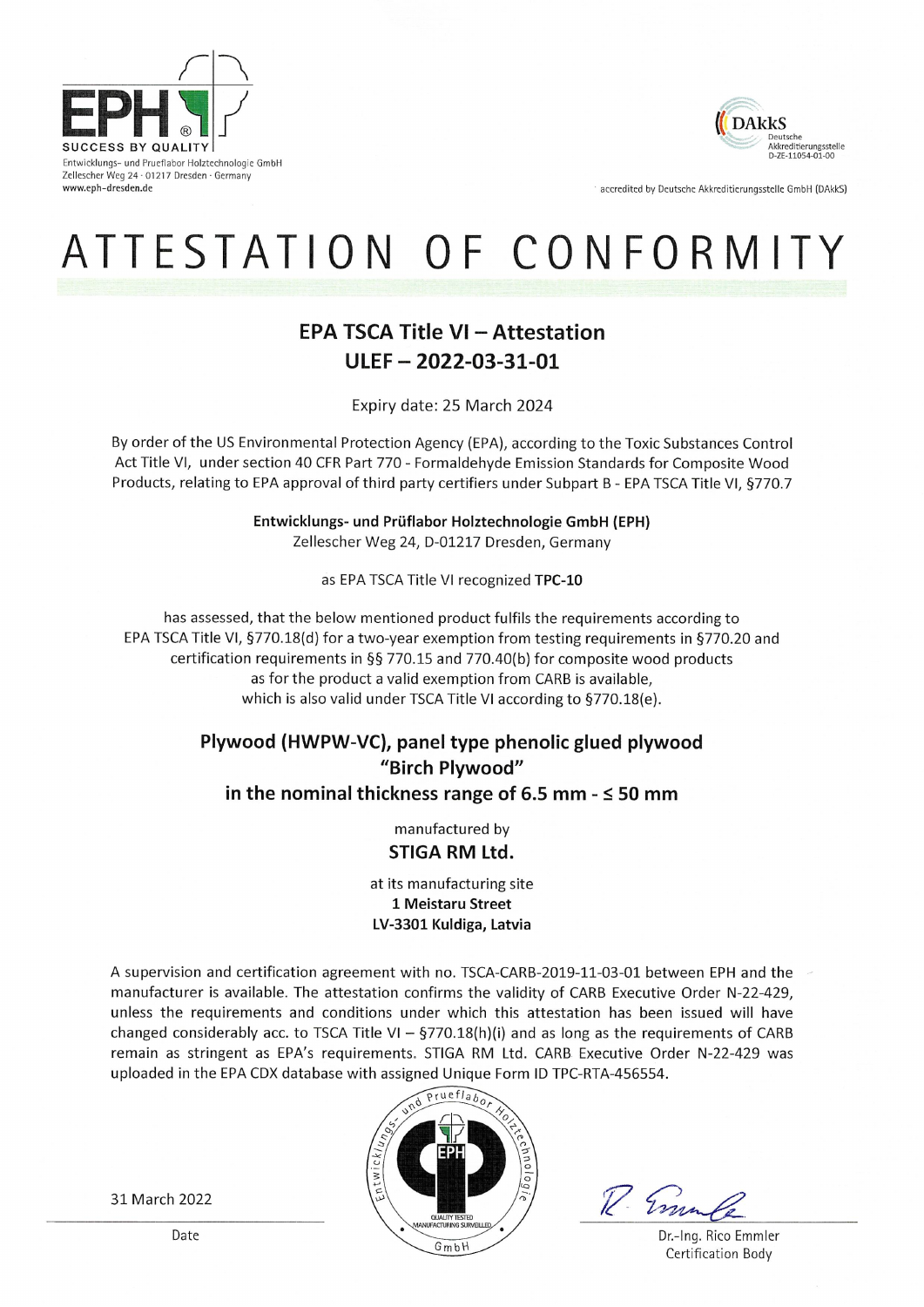#### State of California AIR RESOURCES BOARD

#### EXECUTIVE ORDER N-22-429

Relating to CARB Approval for an Exemption from Third-Party Certification for Composite Wood Product Manufacturers that use Ultra-low-emitting Formaldehyde Resins under section 93120.3, title 17, California Code of Regulations

## Stiga RM

Whereas, the California Air Resources Board (CARB) has adopted the "Airborne Toxic Control Measure to Reduce Formaldehyde Emissions from Composite Wood Products" (ATCM; title 17, California Code of Regulations, sections 93120-93120.12), which establishes formaldehyde emission standards for composite products;

Whereas, section 93120.1(a)(42) of the ATCM defines "ultra-low-emitting formaldehyde" (ULEF) based resins to mean resins formulated such that average formaldehyde emissions are consistently below the Phase 2 emission standards in section 93120.2, for making hardwood plywood (HWPW), particleboard (PB), medium density fiberboard (MDF), or thin medium density fiberboard (tMDF);

Whereas, section 93120.3(d) of the ATCM allows manufacturers of HWPW, PB, MDF, and tMDF who use ULEF-based resins to apply for written approval from the Executive Officer for an exemption from the requirements of section 93120.3(b) of the ATCM;

Whereas, section 93120.3(d) of the ATCM allows manufacturers of HWPW, PB, MDF, and tMDF who use ULEF-based resins to submit an application for an exemption from the requirements of section 93120.3(b) of the ATCM to the Executive Officer, which includes: (A) a statement indicating which product types will be manufactured using ULEF-based resins for sale in California; (B) the chemical formulation of the candidate ULEF-based resins, including base resins, scavenger resins, scavenger additives, catalysts, and other additives as used in manufacturing; (C) the name of their CARB-approved third-party certifier (TPC); and (D) data on the emissions performance of the candidate ULEF-based resins;

Whereas, the data on emissions performance of the candidate ULEF-based resin required in section 93120.3(d) of the ATCM must be obtained by working with a CARB-approved TPC, and must include six months of routine quality control testing data, the correlation of the routine quality control testing data to primary or secondary testing data, and the results of two primary or secondary method tests, as required in Appendix 2 of section 93120.12 of the ATCM;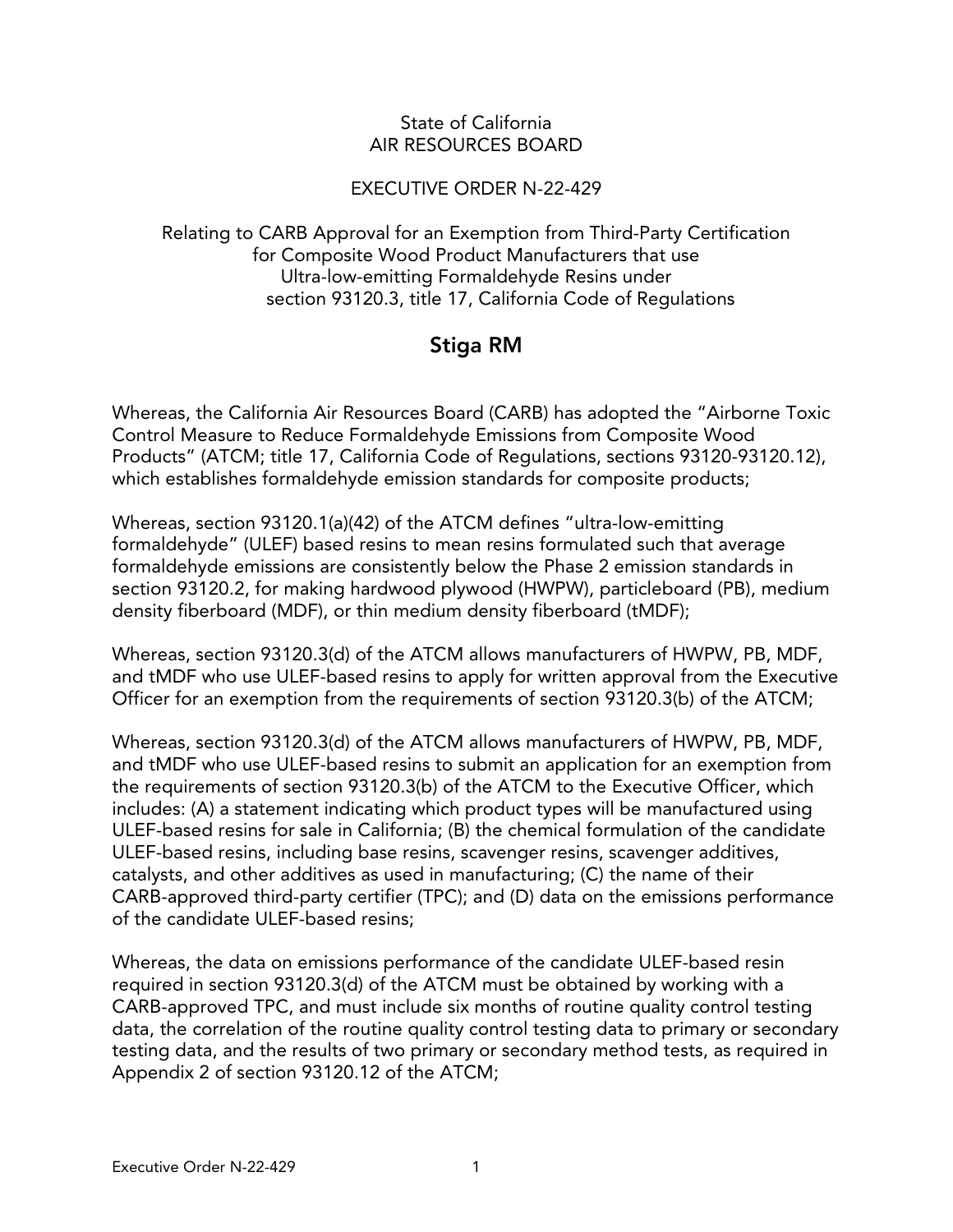Whereas, section 93120.3(d)(2) of the ATCM requires that 90 percent of the six months of routine quality control testing data and the results of two primary or secondary method tests must be shown to be no higher than 0.04 parts per million (ppm), and that all data must be shown to be no higher than 0.05 ppm for HWPW and 0.06 ppm for PB, MDF, and tMDF;

Whereas, section 93120.3(d)(5) of the ATCM provides that the Executive Officer shall approve the application and issue an Executive Order if the evidence submitted by the applicant is sufficient to demonstrate that the applicant has met the requirements specified in sections 93120.3(d)(1) and 93120.3(d)(2) of the ATCM;

Whereas, Stiga RM or the applicant submitted an original application that was received on December 9, 2019;

Whereas, the original application from Stiga RM specified the range in product manufacturing parameters, applicable post-press product treatments, base resin trade name(s) and base resin manufacturer(s)/supplier(s), and other ingredients added to the base resin by the applicant to manufacture ULEF hardwood plywood-veneer core (HWPW-VC) products;

Whereas, CARB was provided base resin/adhesive information specifying the base resin polymer type and minimum and maximum values of all major and any minor ingredients in the base resin on a percent weight of solids basis;

Whereas, the base resins/adhesive supplier, commercial name, and resin type are set forth in Confidential Attachment A;

Whereas, section 93120.3(d) of the ATCM allows ULEF product manufacturers to apply for re-approval by CARB by submitting an updated application;

Whereas, Stiga RM submitted the original and the updated applications for approval to CARB as follows:

| <b>Executive Order #</b> | <b>Date Received</b> | Date Signed | <b>Actions</b> |
|--------------------------|----------------------|-------------|----------------|
| N-20-429                 | 12/09/2019           | 02/12/2020  | Original       |

Whereas, Stiga RM submitted an updated application for re-approval to CARB on February 8, 2022;

Whereas, the updated application for renewal from Stiga RM was deemed complete on February 9, 2022;

Whereas, the Executive Officer finds that the completed, updated application demonstrated the ULEF manufacturer's ability to continue to comply with section 93120.3(d) of the ATCM; and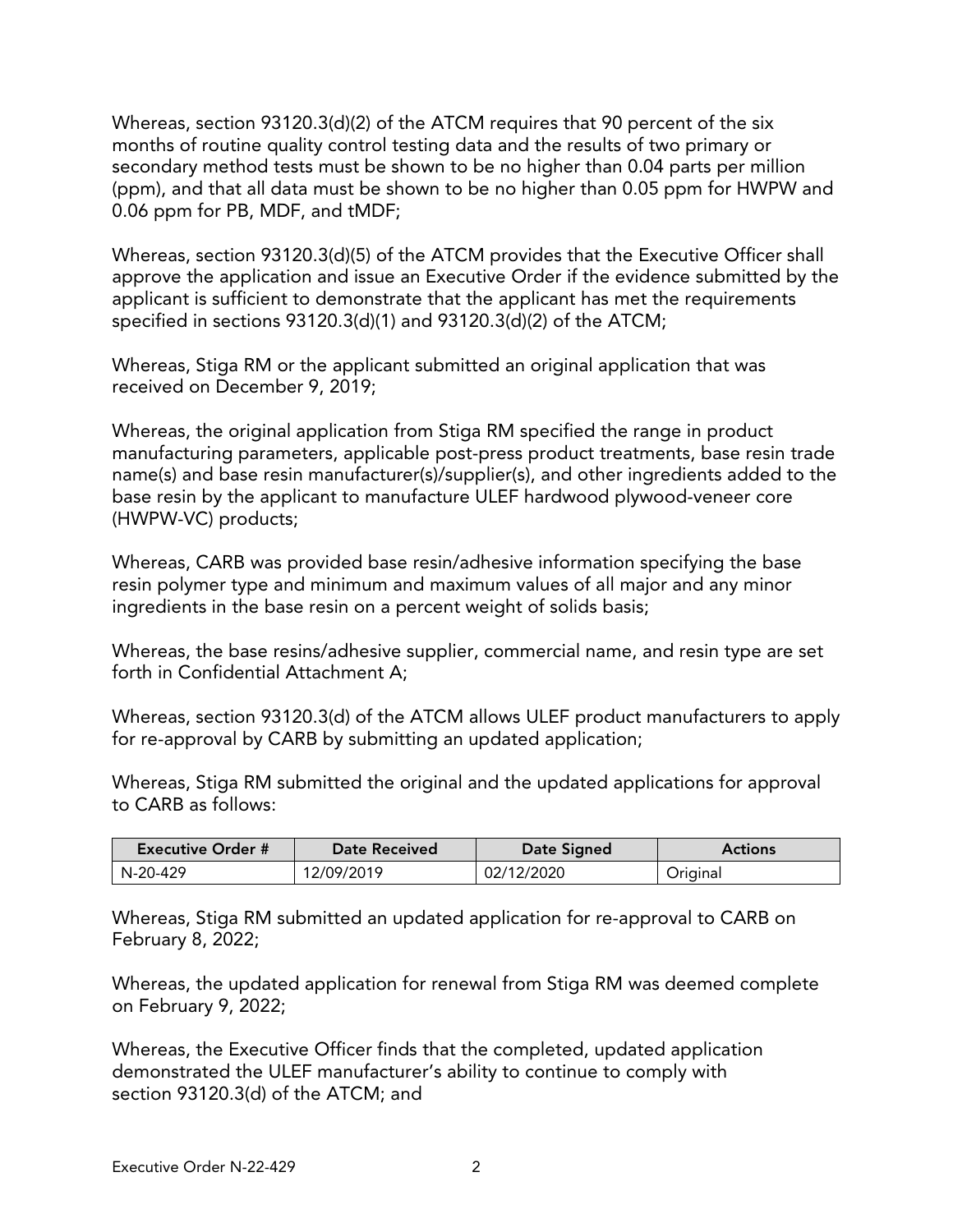Whereas, the Executive Officer approved Stiga RM's request for re-approval, and it is appropriate that Executive Order N-20-429 be superseded by this Executive Order N-22-429.

Now, therefore, it is ordered that Stiga RM is hereby approved as a ULEF manufacturer of HWPW-VC that is exempt from the requirements of section 93120.3(b) and Appendix 2 of section 93120.12 of the ATCM, provided that the following terms and conditions are met for products sold, supplied, offered for sale, or manufactured for sale in California:

- 1. Stiga RM must use the commercial resins listed and suppliers listed in Section A of Confidential Attachment A of this Executive Order for the manufacture of ULEF HWPW-VC products.
- 2. As specified in Section B of Confidential Attachment A, Stiga RM is legally responsible for ensuring that the base resin specifications are within the ranges specified in the original application and any subsequent amendments of this Executive Order.
- 3. The application rate of the base resins used for the manufacture of ULEF HWPW-VC composite wood products by Stiga RM must be within the ranges specified in Section C of Confidential Attachment A of this Executive Order.
- 4. Other chemical components of the base resins (such as sizing wax and release wax) used for the manufacture of ULEF HWPW-VC products by Stiga RM must be within the ranges specified in Section D of Confidential Attachment A of this Executive Order.
- 5. The allowable operating parameters for press temperature and press time for the base resins used to manufacture the ULEF HWPW-VC products by Stiga RM must be within the ranges specified in Section E of Confidential Attachment A of this Executive Order.
- 6. Only the composite wood products with the product names listed in Section F of Confidential Attachment A of this Executive Order are authorized under this Executive Order.

Be it further ordered that this Executive Order N-22-429 supersedes Executive Order N-20-429, which was signed on February 12, 2020.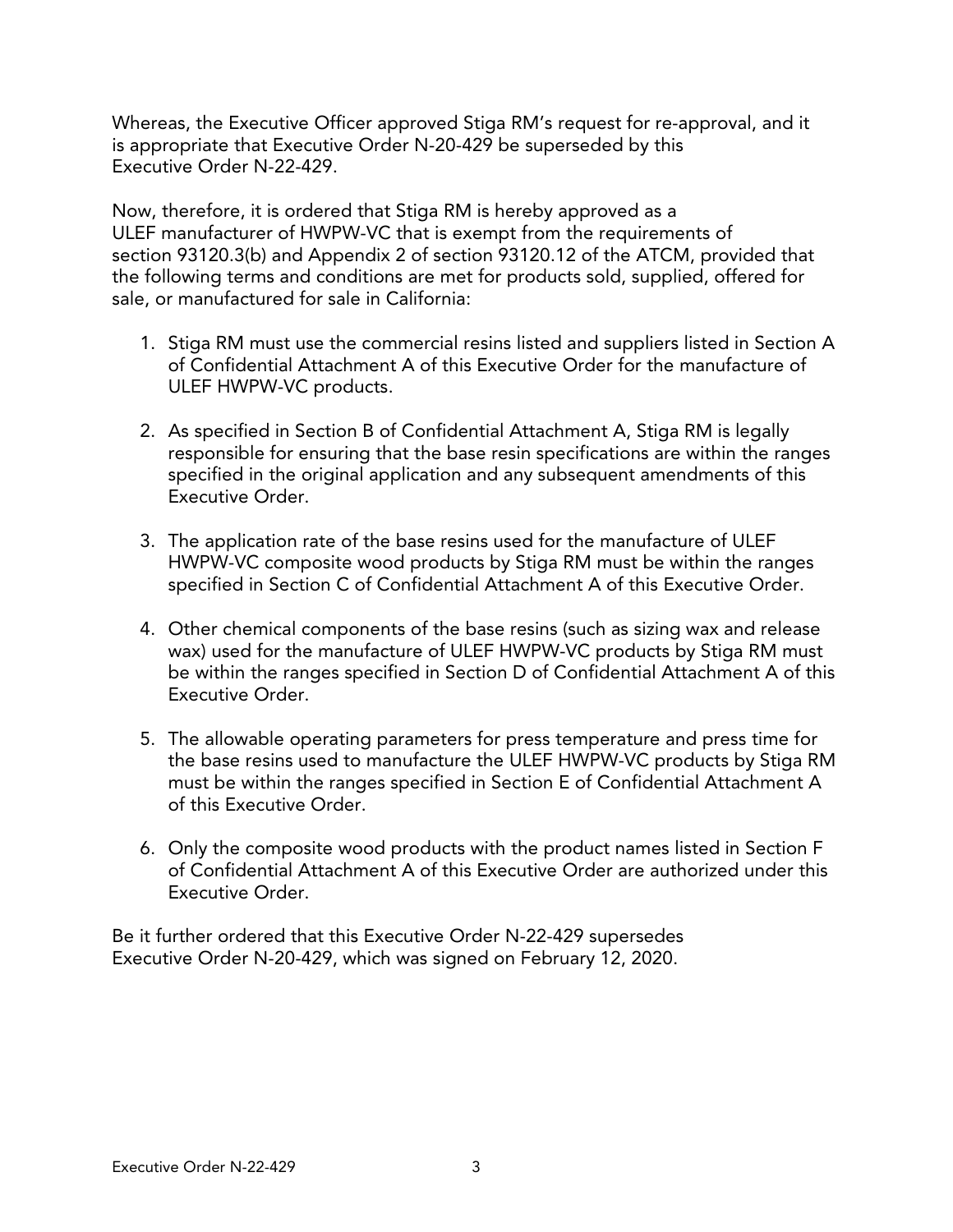Be it further ordered that Stiga RM may change the resin system supplier listed in Section A of Confidential Attachment A of this Executive Order if the new resin supplier supplies the same resin type listed in Confidential Attachment A of this Executive Order, at least two primary or secondary method tests are performed on random samples selected by their CARB-approved TPC, and the Chief of the Risk Reduction Branch within the Transportation and Toxics Division is notified before Stiga RM uses the resin for production.

Be it further ordered that Stiga RM must conduct confirmatory testing for a new resin supplier by demonstrating that the results of two primary or secondary method tests for the new resin system supplier are no higher than 0.04 ppm for the ULEF products authorized under this Executive Order.

Be it further ordered that the Executive Officer may review and, for good cause, modify or revoke this Executive Order as provided in section 93120.3(d)(5) of the ATCM. The Executive Officer shall not modify or revoke this Executive Order without affording the applicant the opportunity for a hearing in accordance with the procedures specified in title 17, California Code of Regulations, section 60055.1 et seq.

Be it further ordered that this Executive Order shall have a duration of two years from the date this Executive Order is signed; the applicant may apply for re-approval as provided in section 93120.3(d)(5) of the ATCM.

Be it further ordered that the applicant must maintain records in electronic or hard copy form for two years, for review by CARB upon request, as specified in section 93120.3(g) of the ATCM.

Be it further ordered that the applicant must notify the Executive Officer in writing within 30 days if there is any change in their product manufacturing parameters or base resin manufacturer(s) or supplier(s) that does not comply with any of the requirements, terms or conditions specified in the ATCM or this Executive Order.

Executed at Sacramento, California on this 25<sup>th</sup> day of March 2022.

TH Jr

Robert Krieger, Chief Risk Reduction Branch Transportation and Toxics Division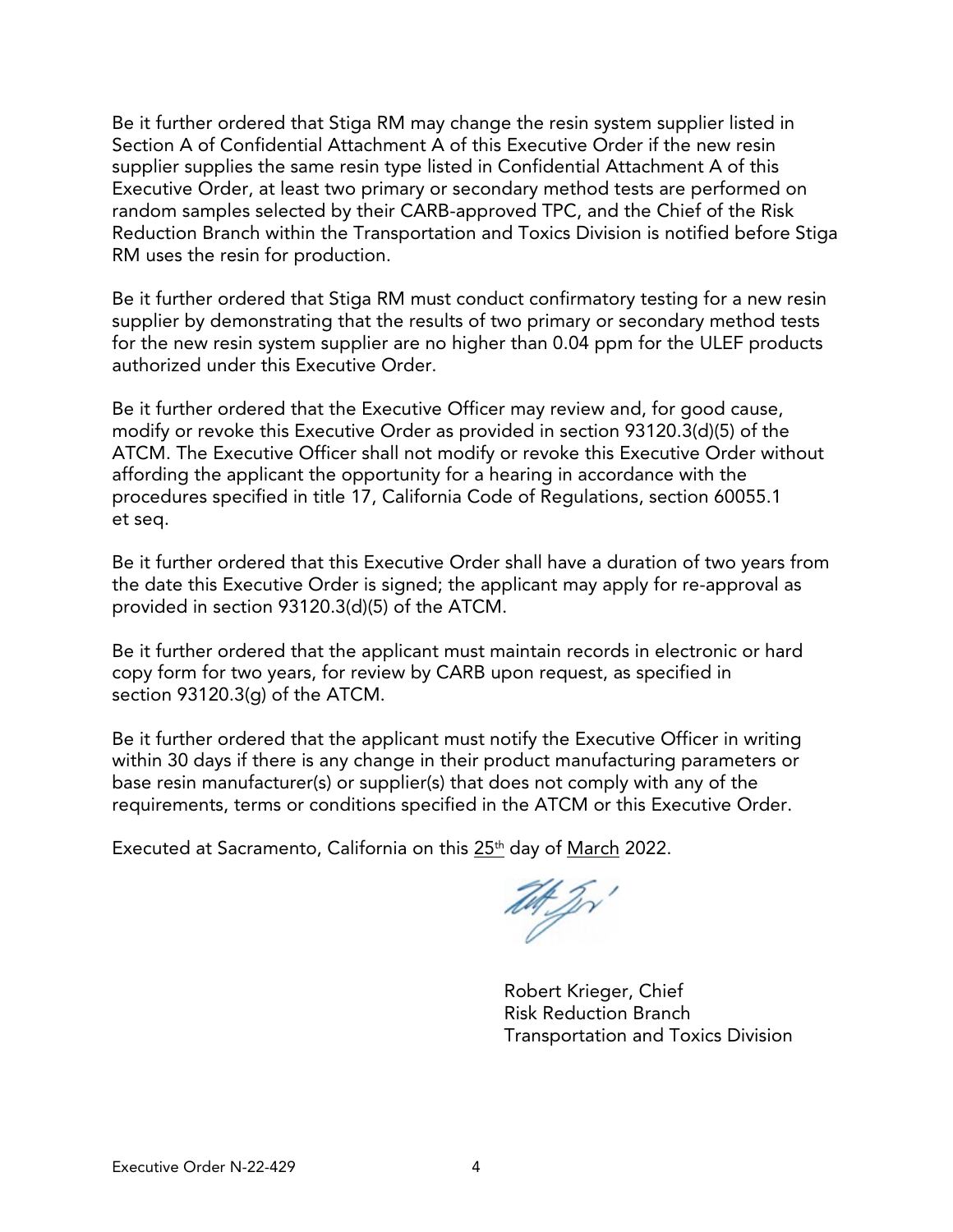#### Confidential

#### Attachment A *Formulation Data and Operating Parameters Page 1 of 2*

State of California AIR RESOURCES BOARD Executive Order N-22-429

# Stiga RM

#### **Section A.**

| <b>Resin Supplier:</b> | <b>Prefere Resins Finland Oy</b> |
|------------------------|----------------------------------|
| • Address:             | Oliysatamantie 16, FL-49401      |

Commercial Resin Name: Prefere 14J020

• Resin Type: Phenol Formaldehyde (PF)

Hamina, Finland

#### Section B.

### Base Resin Chemical Formulation (Percent by Weight):

Stiga RM remains legally responsible under this Executive Order for ensuring that the base resin specifications are within the ranges specified in the original application and any subsequent amendments to this Executive Order.

#### Section C.

#### Base Resin Application Rate (pounds per 1,000 square feet):

• HWPW-VC (min/max): 30.72 to 33.74